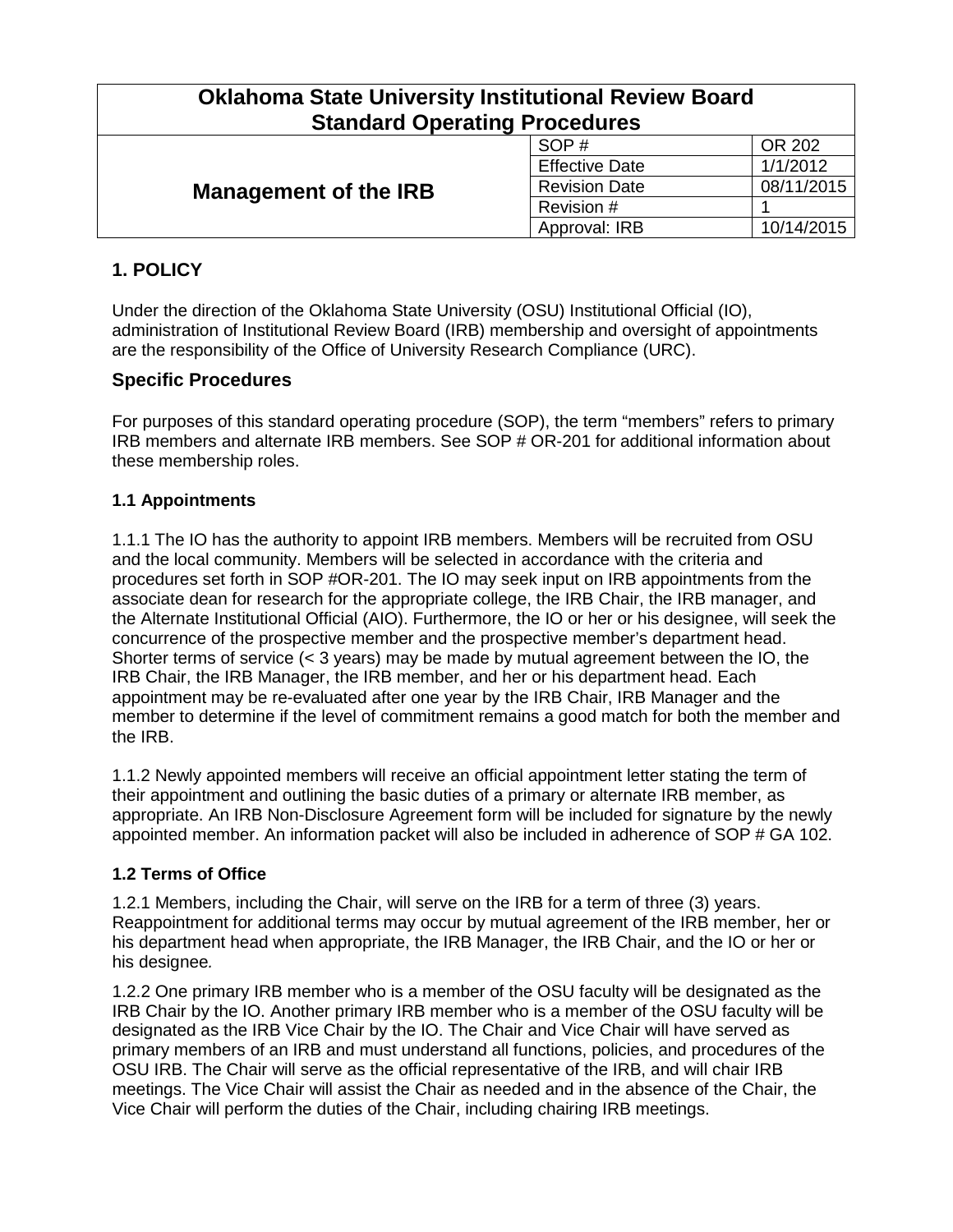#### **1.3 Resignation and Removal**

Members may resign before the conclusion of their terms. Vacancies will be filled according to the needs of the IRB (e.g., area of expertise). When unexpected vacancies occur, an alternate member may be selected to fill the vacancy. A member, including the Chair or Vice Chair, who is not fulfilling her or his IRB responsibilities will be dismissed from the IRB by the IO.

#### **1.4 Compensation**

Participation by OSU faculty, staff, and students in OSU's human subjects protection program is considered a component of their job and/or service responsibility, as established by their respective supervisor, mentor, and service obligation. Primary members who are not affiliated with OSU shall receive parking passes, and reimbursement for parking and other miscellaneous expenses upon request. In certain circumstances, the Chair may be compensated.

#### **1.5 Liability Insurance**

Members of the OSU IRB are covered by the Oklahoma Governmental Tort Claims Act for tort liability connected with their participation in official University business as long as they remain within the scope of their duties as an IRB member.

# **2. SCOPE**

This policy and procedures applies to the members of the IRB.

## **3. RESPONSIBILITY**

The IO and the AIO are responsible for ensuring that the IRB has adequate resources to identify and recruit qualified prospective members.

The IRB Manager is responsible for managing the day-to-day activities of the human research protection program, including corroborating that the IRB is duly constituted in accordance with federal regulations and OSU policy.

# **4. APPLICABLE REGULATIONS AND GUIDELINES**

45 CFR 46.107

## **5. REFERENCES TO OTHER APPLICABLE SOPs**

This SOP affects all other SOPs.

## **6. ATTACHMENTS**

None